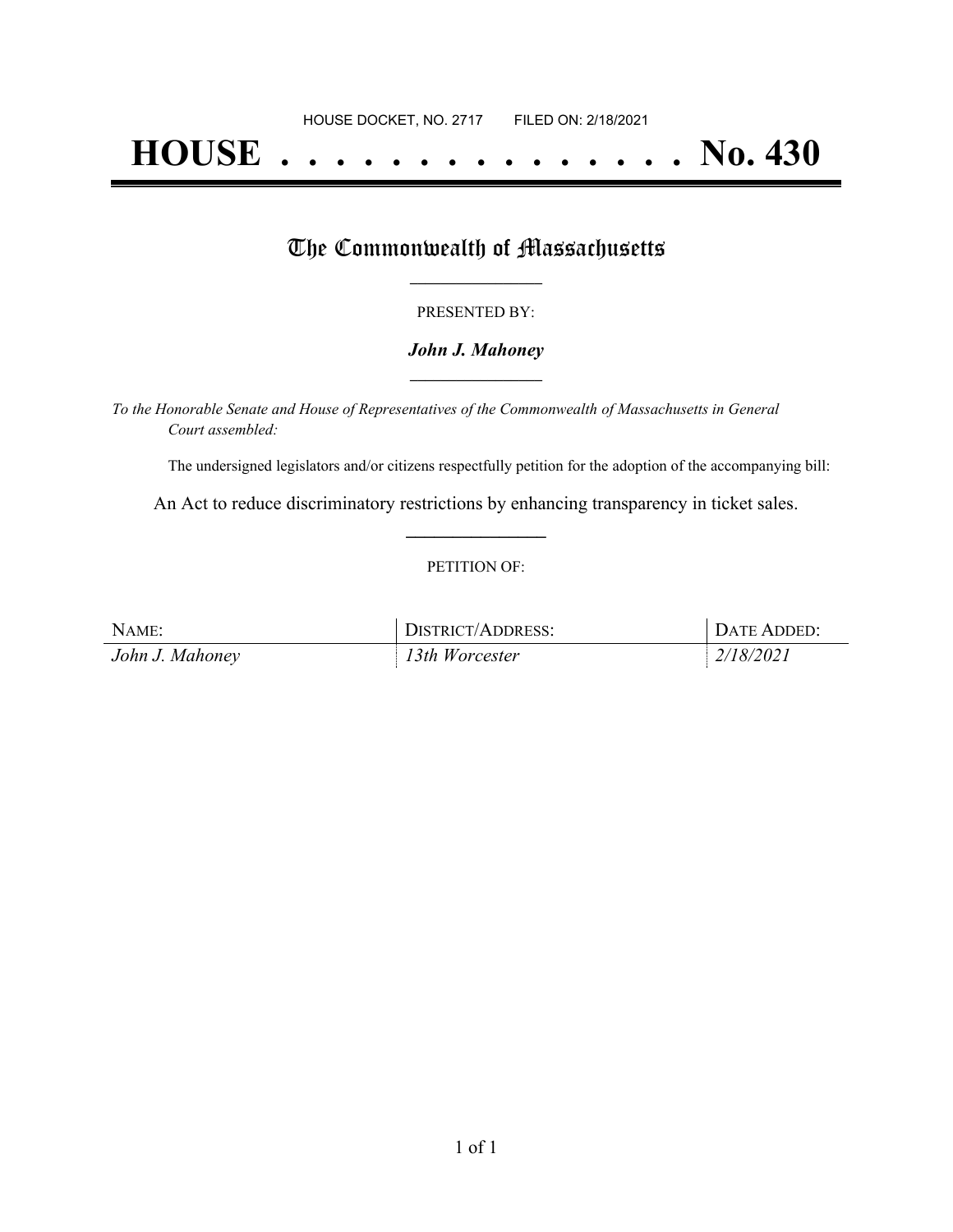## **HOUSE . . . . . . . . . . . . . . . No. 430**

By Mr. Mahoney of Worcester, a petition (accompanied by bill, House, No. 430) of John J. Mahoney for legislation to reduce discriminatory restrictions by enhancing transparency in ticket sales. Consumer Protection and Professional Licensure.

#### [SIMILAR MATTER FILED IN PREVIOUS SESSION SEE HOUSE, NO. *283* OF 2019-2020.]

### The Commonwealth of Massachusetts

**In the One Hundred and Ninety-Second General Court (2021-2022) \_\_\_\_\_\_\_\_\_\_\_\_\_\_\_**

**\_\_\_\_\_\_\_\_\_\_\_\_\_\_\_**

An Act to reduce discriminatory restrictions by enhancing transparency in ticket sales.

Be it enacted by the Senate and House of Representatives in General Court assembled, and by the authority *of the same, as follows:*

1 SECTION 1. Chapter 140 of the General Laws is amended by adding after section 182A

2 the following new sections:-

 Section 182B. No person shall employ an entertainment event ticketing sales system that fails to give the purchaser an option to purchase tickets that the purchaser may transfer to any party, at any price and at any time, without additional fees and without the consent of the person employing such ticketing system. For purposes of this section, "entertainment event" includes, but is not limited to, a sport event, a concert or a theatrical or operatic performance, but does not include a movie.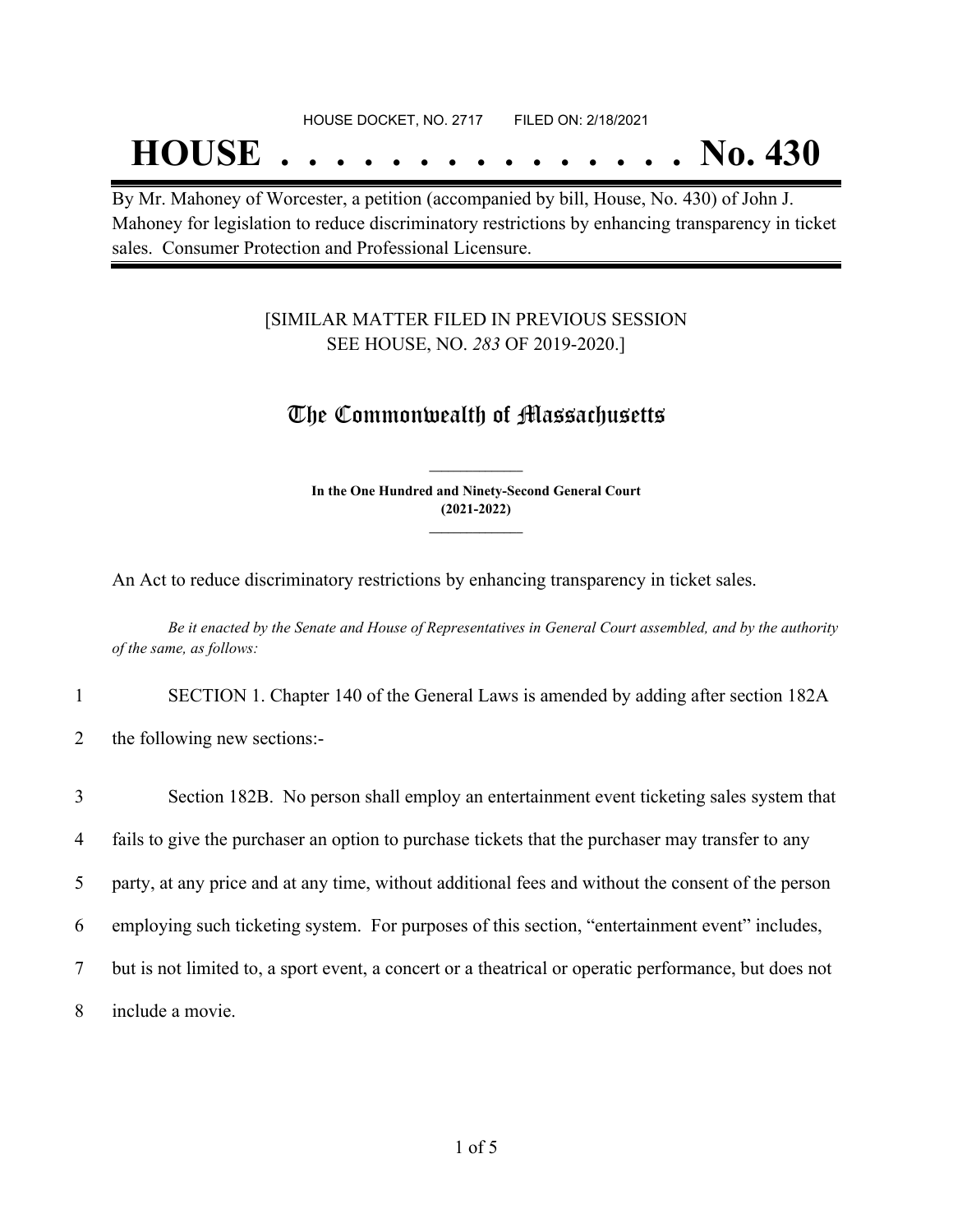| 9  | Section 182C. Notwithstanding any other general or special law to the contrary, any                  |
|----|------------------------------------------------------------------------------------------------------|
| 10 | person, that sells a ticket to an entertainment event, including but not limited to, a sporting      |
| 11 | event, a concert or a theatrical or operatic performance, shall refund to the purchaser of such      |
| 12 | ticket the full amount, including all service fees and delivery charges, paid by the purchaser for   |
| 13 | such ticket if any of the following occurs: (a) the event for which such ticket has been sold or     |
| 14 | resold is cancelled, provided that if the event is cancelled then actual handling and delivery fees  |
| 15 | need not be refunded as long as such previously disclosed guarantee specifies that such fees         |
| 16 | will not be refunded; (b) the ticket received by the purchaser does not grant the purchaser          |
| 17 | admission to the event described on the ticket, unless the ticket is cancelled due to an act or      |
| 18 | omission by such purchaser; or (c) the ticket fails to conform to its description as advertised by   |
| 19 | the seller unless the buyer has pre-approved a substitution of tickets.                              |
| 20 | Section 182D. A place of entertainment which is funded through public donations or                   |
| 21 | qualifies as a $501(c)(3)$ under the Internal Revenue Code shall be prohibited from entering into    |
| 22 | exclusive ticketing contracts with primary sellers.                                                  |
| 23 | Section 182E. No ticket seller shall disclose ticket purchasing information to a third party         |
| 24 | if the ticket seller has not been given permission to make such disclosure by entering into          |
| 25 | information sharing agreements with ticket resellers, marketplaces and exchanges doing business      |
| 26 | with such ticket seller.                                                                             |
| 27 | Section 182F. No operator, promoter or ticketing service for a place of entertainment                |
| 28 | shall print the name, or any other personally identifiable information, of a customer on a ticket to |
| 29 | an event at said place of entertainment unless the customer is able to remove, delete or fully       |
| 30 | obscure such name or personally identifiable information on said ticket without such removal,        |

of 5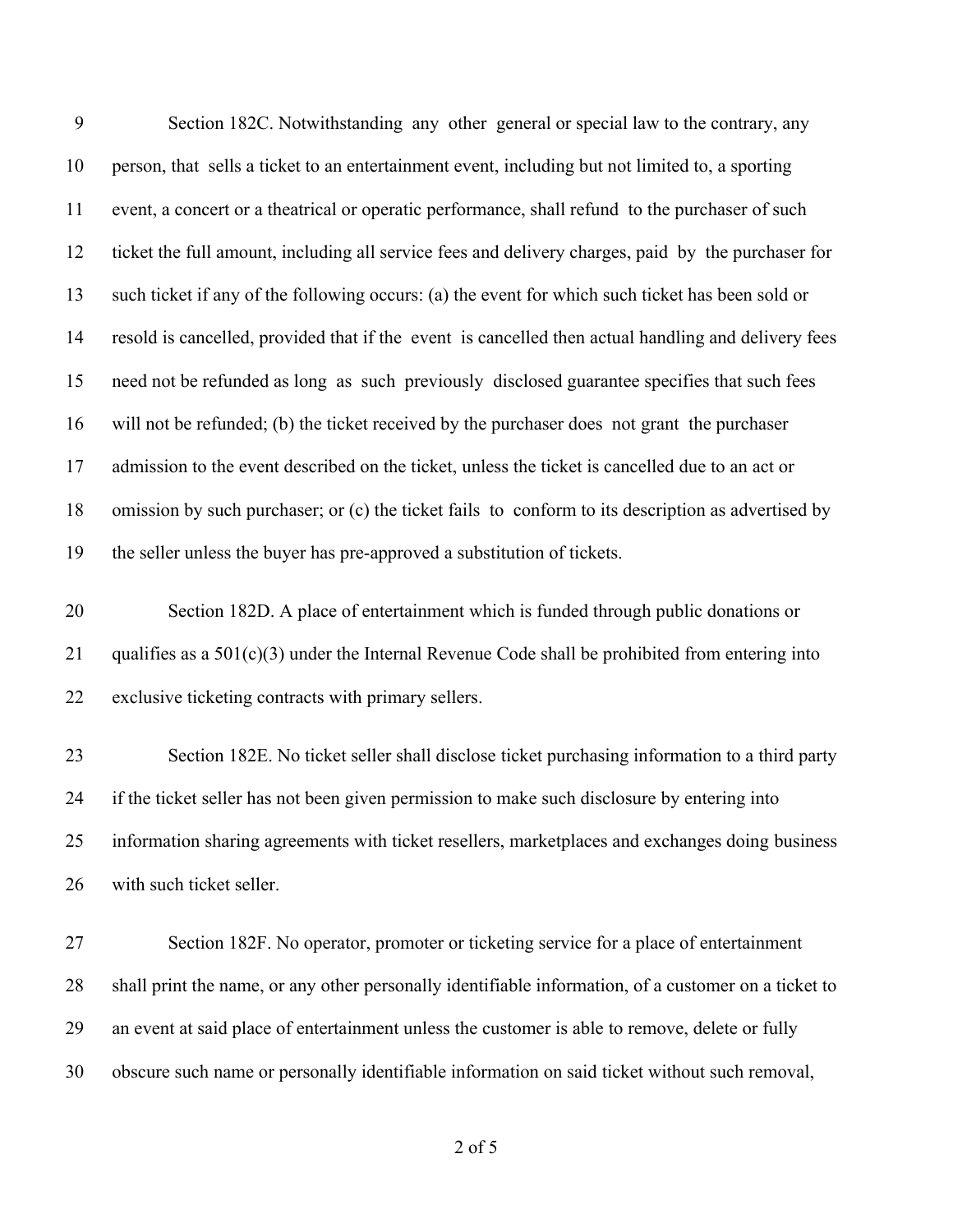| 31 | deletion or obscureness impacting the ability to use said ticket to enter the event. The place of     |
|----|-------------------------------------------------------------------------------------------------------|
| 32 | entertainment shall include any public or provide entertainment facility, such as a stadium, arena,   |
| 33 | racetrack, museum, amusement park, or other place where performances, concerts, exhibits,             |
| 34 | athletic games or contests are held, for which an entry fee is charged, to which the public is        |
| 35 | invited to observe, and for which tickets are sold.                                                   |
| 36 | SECTION 2. Section 185A of chapter 140 of the General Laws is hereby amended by                       |
| 37 | inserting at the end thereof the following:-                                                          |
| 38 | "Operator" means a person or entity who owns, operates, or controls a place of                        |
| 39 | entertainment or who promotes or produces entertainment and that sells a ticket to an event for       |
| 40 | original sale, including an employee of such person or entity.                                        |
| 41 | "Original sale" means the first sale of a ticket by an operator.                                      |
| 42 | "Place of entertainment" means a public or private entertainment facility, such as a                  |
| 43 | stadium, arena, racetrack, museum, amusement park, or other place where performances,                 |
| 44 | concerts, exhibits, athletic games, or contests are held, for which an entry fee is charged, to       |
| 45 | which the public is invited to observe, and for which tickets are sold. "Place of entertainment"      |
| 46 | does not include a ski area.                                                                          |
| 47 | A person or entity, including an operator, that regulates admission to an event at a place            |
| 48 | of entertainment must disclose, at the time of the original sale of tickets to that event, the number |
| 49 | of tickets available for sale as well as the number of tickets made available for sale to the general |
| 50 | public for that event.                                                                                |

of 5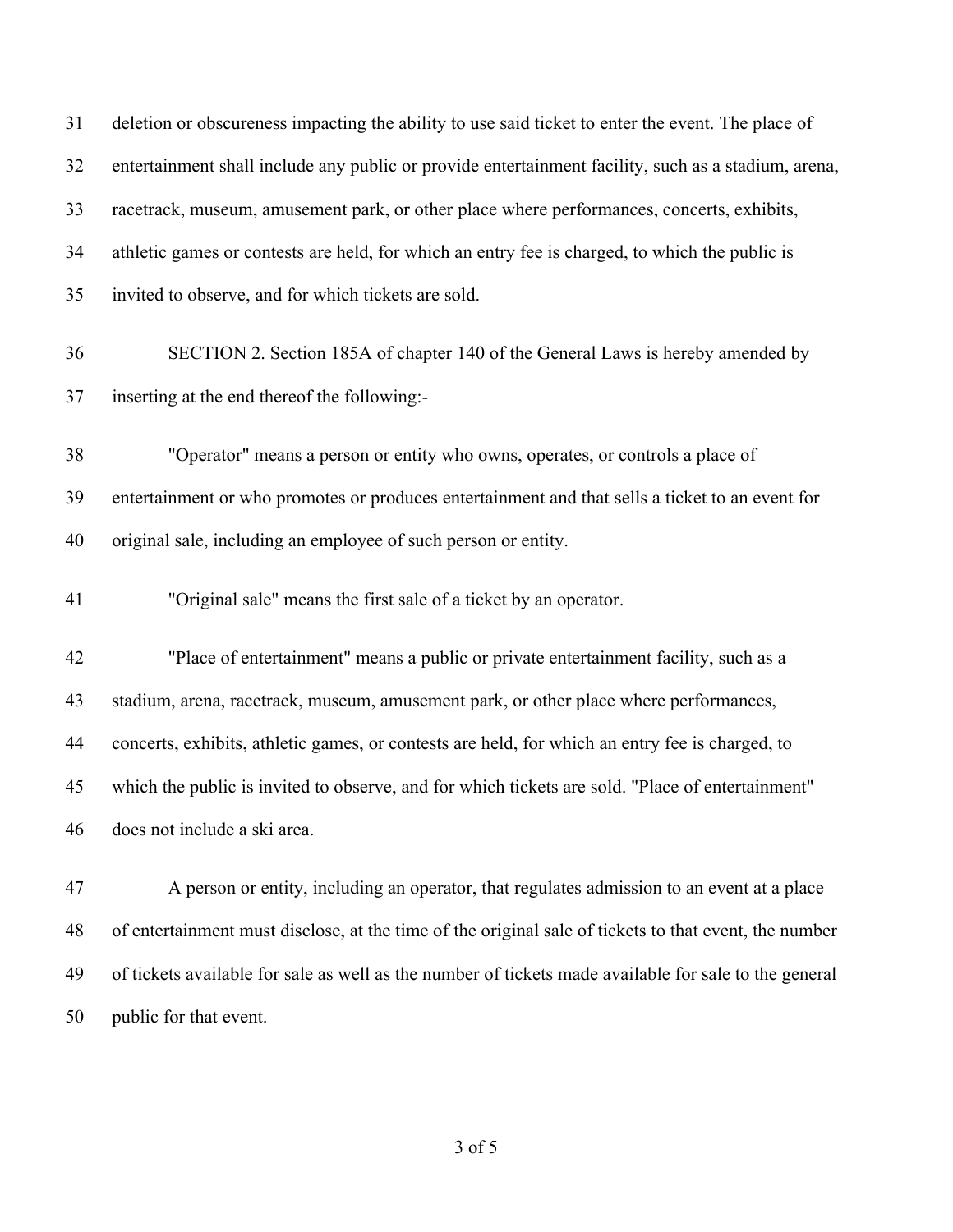No operator of a place of entertainment may selectively apply a term or condition to the original sale of tickets to entertainment events based on the type of entertainment event, whether a concert or musical performance, theatre production, sporting event, or other type of entertainment event.

 Internet search engines shall not discriminate against small businesses operating under sections 185A through 185G of chapter 140 by engaging in unfair practices designed to bias search content in favor of Internet content providers paying the highest advertising fees. Search engines shall not block lawful websites, impair or degrade lawful Internet search traffic, engage in paid prioritization, or interfere with or otherwise disadvantage Internet content providers based solely on the advertising costs paid by such a content provider.

 No agency, department, commission, authority or political subdivision of the commonwealth shall regulate the creation or usage of Uniform Resource Locators (URLs) by third parties with regard to the name of an entertainment artist or artists or place of entertainment.

- SECTION 3. Said chapter 140 is hereby further amended in section 185B by striking "thereof." and inserting in place thereof the following:-
- thereof, provided however, that such fee shall not exceed one hundred dollars.
- SECTION 4. Section 185D of said Chapter 140 is hereby amended by adding at the end therof the following:-

of 5